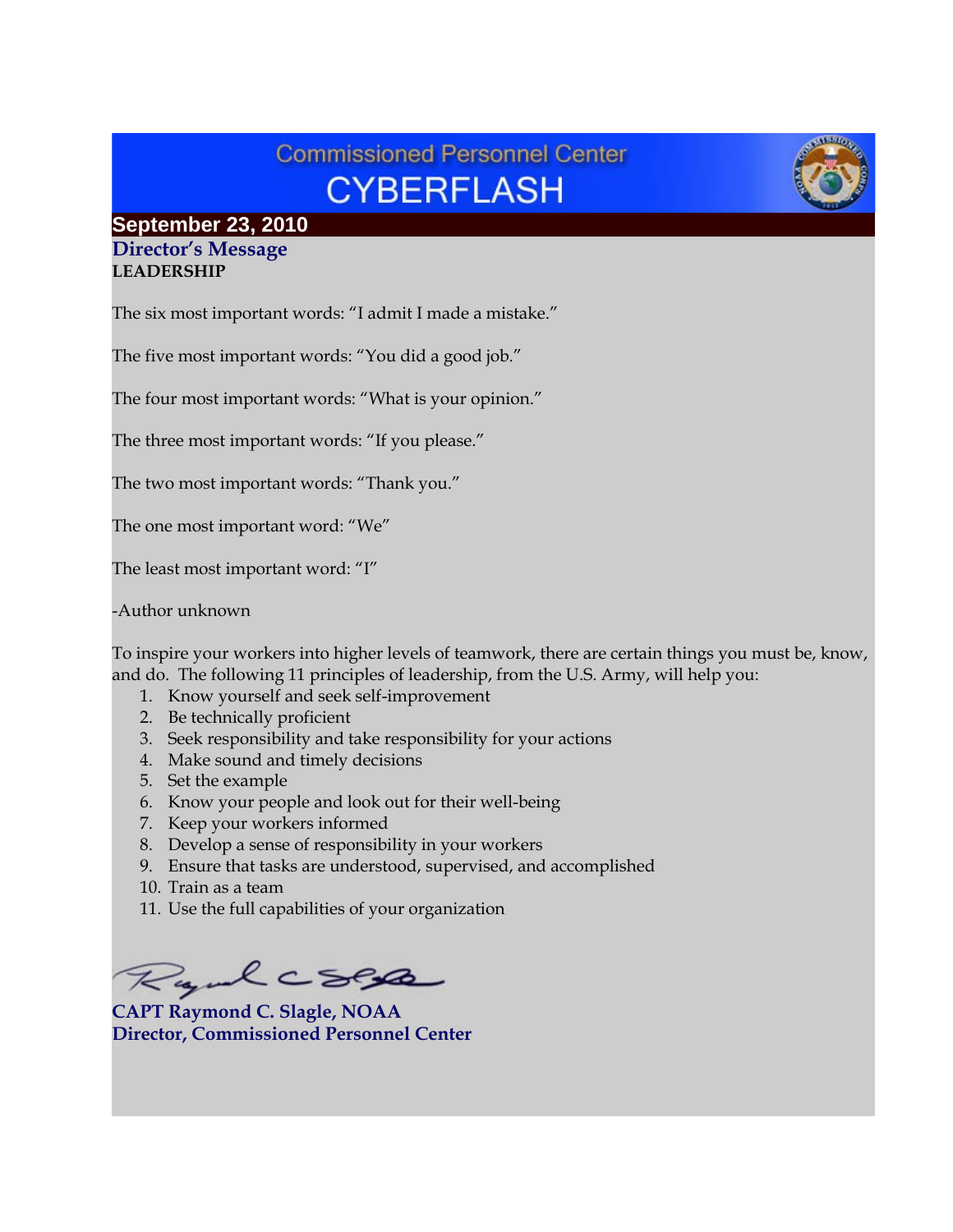### **Announcements**

#### **Promotions:**

I am pleased to announce the promotions of the following officers, effective 15 September. Please join me in congratulating: CDR Mark A. Wetzler LT Sarah A.T. Harris LTJG Heather L Moe LTJG Russell D. Pate

### **Deepwater Horizon Travel and Volunteers**

For those who have participated in the Deepwater Horizon Subsurface Monitoring Unit command at Houma, or New Orleans, LA, please be sure to retain a copy of **all travel documents**. The Office of Response and Restoration will be requesting a copy of this documentation through your Line Office.

At this time it is unclear whether NOAA Corps support will be needed to staff the Subsurface Monitoring Unit beyond 15 October. Therefore, I am encouraging officers to continue volunteering for the Chief, Ops or Wiki Manager positions in New Orleans from beginning of October through the end of December, in the event that NOAA Corps officers are still needed. Volunteers will report to the Unified Area Command, in New Orleans for a two week rotation. Please forward your availability to LCDR Dunsford at [\(Sarah.Dunsford@noaa.gov\)](mailto:Sarah.Dunsford@noaa.gov) no later than 30 September.

## **Use or Lose Leave Reminder**

You only have until 30 September to use any excess annual leave over the 75 days allowed to be carried over to the next Fiscal Year. Effective 1 October, all leave in excess of 75 days will be lost. As long as leave is taken before 1 October, the Payroll Unit recalculates any approved leave taken even though reported after the start of the new fiscal year. If you have any questions regarding leave processing, please contact Carol Holley or Ron Cunningham at the NOAA Corps Payroll Unit.

### **Submitting Documents to Payroll**

To better expedite payroll requests, please ensure your Officer Employee ID (EMPLID) is included on all documents. The EMPLID is for payroll purposes only.

## **Medical Records**

### **Submission of Medical Records**

To expedite and avoid duplicating effort by the reviewer of Medical/Dental records, please submit documents and reports immediately upon receipt either via OPF Online **or** by mail. Submissions received both by OPF Online and via mail will result in processing delays of your documentation. If you have questions, please contact CDR Hobson-Powell [\(Elizabeth.Hobson-Powell@noaa.gov\)](mailto:Elizabeth.Hobson-Powell@noaa.gov).

### **Periodic Medical Examinations**

Periodic medical examination requirements for NOAA Corps officers are available at: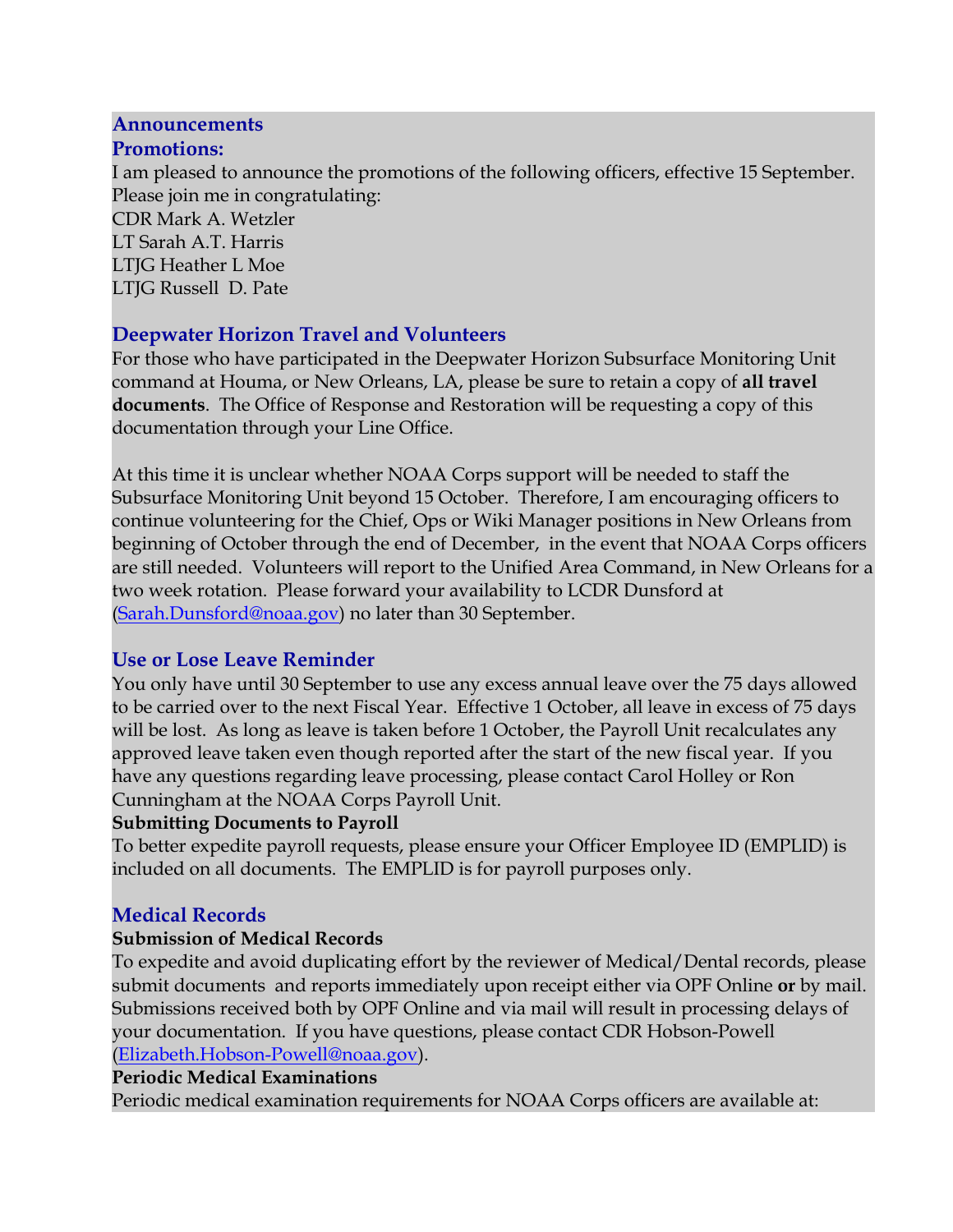[http://www.corpscpc.noaa.gov/medical/medical\\_req.html](http://www.corpscpc.noaa.gov/medical/medical_req.html) (click on medical package). In order to decrease the number of visits to the Military Treatment Facility (MTF) for the completion of your periodic physical examination, officers should download the medical package (DD2808, DD2807-1, MTF letter, NOAA Respirator). The MTF letter included in this package will provide your primary care manager with the specific medical requirements for NOAA Corps officers.

## **Required Training Courses for Promotion**

The required training courses for promotion are being updated. The updates should be complete by the end of this week. The following link to the CPC Career Management Training site lists all the e-learning courses that are required for promotion specifically to LTJG.

[http://www.corpscpc.noaa.gov/careermgmt/pdf/elearning\\_prom\\_ltjg.pdf](http://www.corpscpc.noaa.gov/careermgmt/pdf/elearning_prom_ltjg.pdf) If you have any questions regarding this change please contact CDR Swallow [\(Jon.Swallow@noaa.gov\)](mailto:Jon.Swallow@noaa.gov), Chief Career Management Division, CPC.

## **Uniform Tip of the Day: ODU Footwear**

### **Topic: Appropriate footwear to be worn with the Operational Dress Uniform (ODU).**

• The standard uniform footwear for the ODU is a black leather safety boot with a composite toe. Steel Toe Boots will no longer be authorized after 31 December 2012.

**\_\_\_\_\_\_\_\_\_\_\_\_\_\_\_\_\_\_\_\_\_\_\_\_\_\_\_\_\_\_\_\_\_\_\_\_\_\_\_\_\_\_\_\_\_\_\_\_\_\_\_\_\_\_\_\_\_\_\_\_\_\_\_\_\_\_\_\_\_\_\_\_\_\_\_\_\_\_\_\_\_**

- When wearing Safety Boots, the trouser legs are to be bloused.
- Black leather Oxfords are authorized for wear at the discretion of the Command and is prescribed only in specific cases.
- Dark brown Moccasin type boat shoes are authorized for small boat and shipboard operations only.
- Safety boots are to be "well blackened" and Oxfords are to be "well shined". Please refer to the "Uniform Guidance and Tips" section of the Officership Forum on the Fleet Wiki, linked [here.](https://www.st.nmfs.noaa.gov/confluence/download/attachments/14188684/Boot+Polishing.docx)

**References:** 3-36 of the USCG Uniform Manual dated February 2009; page 2 & 7 of Chapter 4.A of the NOAA Corps Uniform Manual; Chap. 12, Attach. 1, Sec. 434, Para. B of the NOAA Corps Directives

#### **\_\_\_\_\_\_\_\_\_\_\_\_\_\_\_\_\_\_\_\_\_\_\_\_\_\_\_\_\_\_\_\_\_\_\_\_\_\_\_\_\_\_\_\_\_\_\_\_\_\_\_\_\_\_\_\_\_\_\_\_\_\_\_\_\_\_\_\_\_\_\_\_\_\_\_\_\_\_\_\_\_ Upcoming Uniform and Awards Board Meetings**

October 5 November 2 December 6

## **Approved Retirements/Resignations/Separations**

The following officers have approved retirements, resignations, or separations. Be sure to thank them for their service to NOAA and nation and wish them the best the next time you

**\_\_\_\_\_\_\_\_\_\_\_\_\_\_\_\_\_\_\_\_\_\_\_\_\_\_\_\_\_\_\_\_\_\_\_\_\_\_\_\_\_\_\_\_\_\_\_\_\_\_\_\_\_\_\_\_\_\_\_\_\_\_\_\_\_\_\_\_\_\_\_\_\_\_\_\_\_\_\_\_\_**